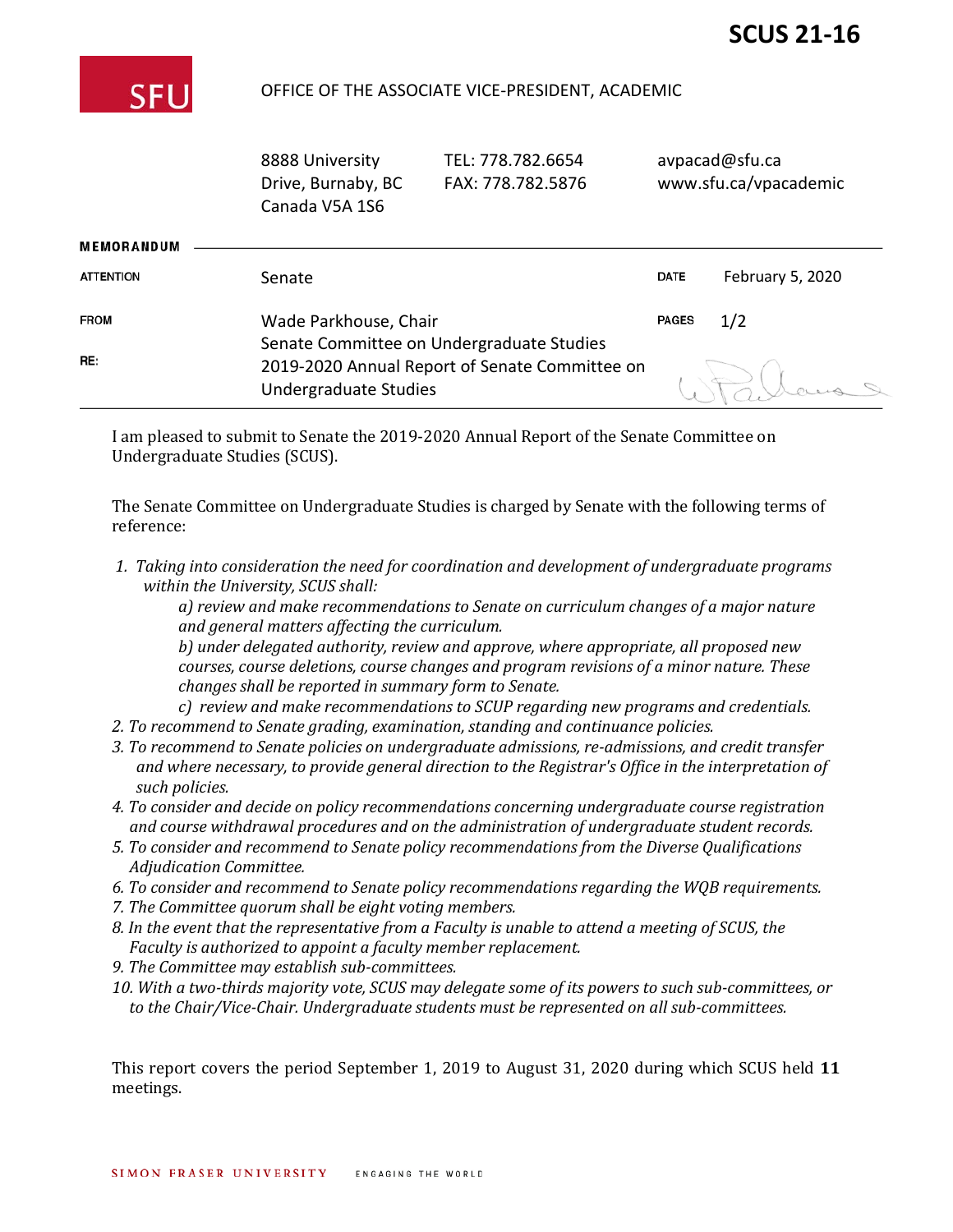SCUS reviewed, recommended, approved and submitted to SCUP and Senate curriculum changes related to the addition, deletion and modification of programs and courses, as well as revisions of relevant regulations.

## **Programs and Policies reviewed**

Name Change: Department of Indigenous Studies Name Change: Indigenous Languages program Name Change: Certificate in Indigenous Language Proficiency Name Change: Diploma in Indigenous Language Proficiency Name Change: Indigenous Studies Major Name Change: Archaeology and Indigenous Studies Joint Major Name Change: Indigenous Studies and Linguistics Joint Major Name Change: Indigenous Studies Minor Name Change: Indigenous Studies Research Certificate Name Change: Indigenous Studies Post Baccalaureate Diploma Name Change: Indigenous Studies Co-operative Education Program

New course acronyms: INDG, INLG

Notice of Intent: Joint Major in First Nations Studies and History Notice of Intent: Minor in First Nations Languages Notice of Intent: Minor in Geographic Information Science Notice of Intent: Major in Computational Physics Notice of Intent: Honours in Computational Physics

Suspension of admission: Minor in Latin American Studies Suspension of admission: Post Baccalaureate Diploma in Sustainable Development

Classroom and Course Scheduling policy Established sub-committees: Policy & Regulations and Programs (new programs/processes) Program GPA policy Spring 2020 Grading and Withdrawal policy Withdrawal Date Extension 2020/2021 academic year

### **New programs approved and recommended**

Minor in Creative Writing Minor in Social Data Analytics Certificate in Professional Kinesiology Minor in Geographic Information Science Minor in First Nations Languages

## **Curriculum Changes Approved**

| <b>Program changes</b> | <b>New Courses</b> | <b>Courses deleted</b> | <b>Courses changed</b> |
|------------------------|--------------------|------------------------|------------------------|
| 308                    | 62                 | 105                    | 369                    |